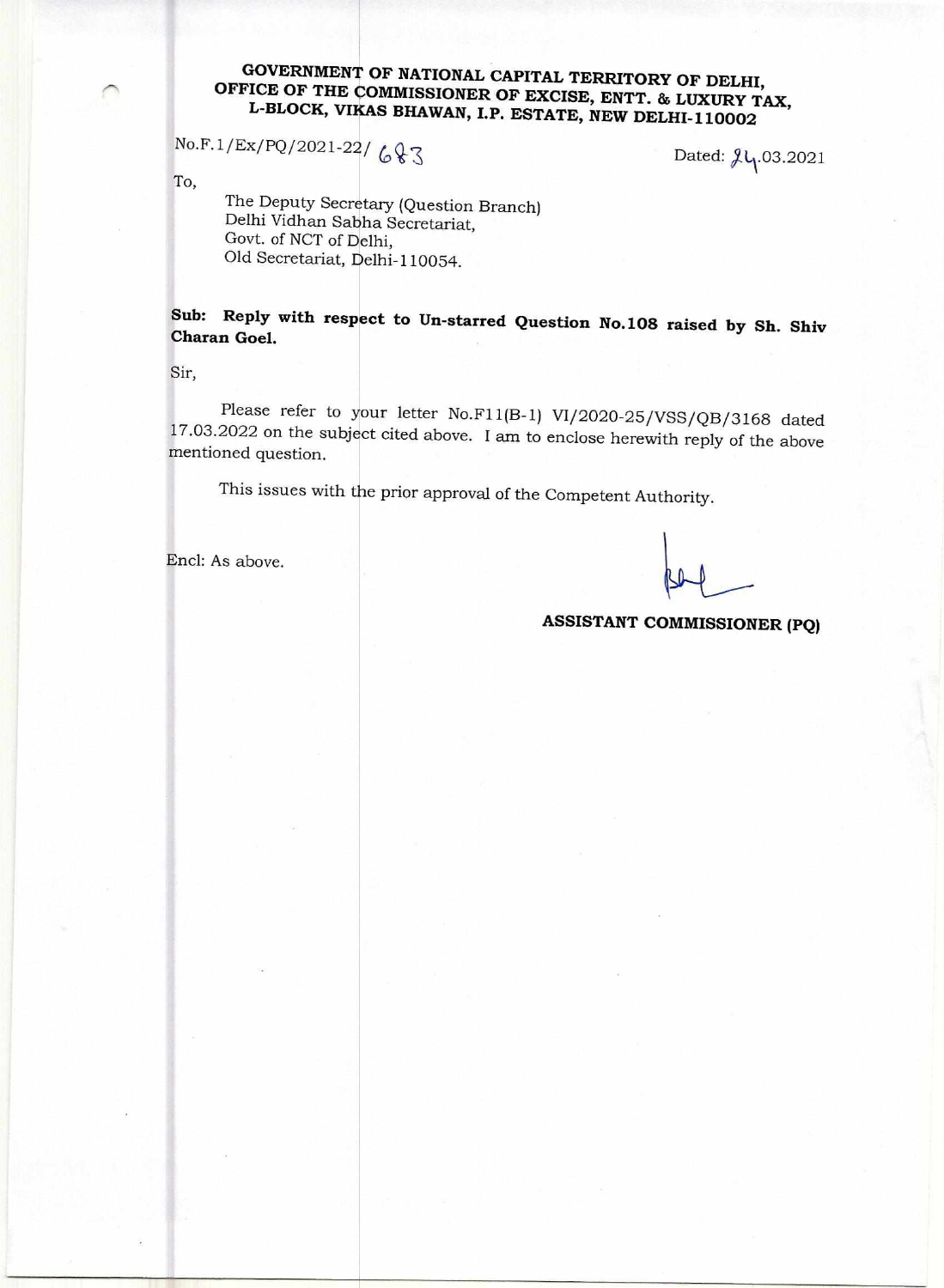विभाग का नाम :- आबकारी विभाग, दिल्ली सरकार

विभाग का पता :--L-ब्लॉक, विकास भवन, I.T.O, I.P.Estate, Delhi -110002

अतारांकित प्रश्न संख्या :- 108

दिनांक : - 23.03.2022

प्रश्नकर्त्ता का नाम :- शिव चरण गोयल

क्या उपमुख्यमंत्री / मंत्री यह बताने की कृपा करेंगे कि :-

| प्रश्न                                  | उत्तर                                     |
|-----------------------------------------|-------------------------------------------|
|                                         |                                           |
| (क) दिल्ली में कुल कितनी शराब की दुकाने | आबकारी नीति 2021–22 के अर्न्तगत दिल्ली    |
| हैं;                                    | में दिनांक 20.03.2021 तक 601 दुकानें खोली |
|                                         | गयी हैं।                                  |
| (ख) मोती नगर विधानसभा के अंतर्गत कितनी  | सूची अनुसंलग्नक (क) पर संलगन है ।         |
| शराब की दुकाने आती है, पूरी जानकारी     |                                           |
| उपलब्ध करवाई जाए; और                    |                                           |
| (ग) शराब वितरण का इनका मापदंड क्या है?  | सभी लाइसेंस धारकों को शराब वितरण से       |
|                                         | संबंधित दिल्ली आबकारी अधिनियम 2009,       |
|                                         | दिल्ली आबकारी नियमावली 2010 तथा           |
|                                         | आबकारी निति 2021–22 में वर्णित सभी        |
|                                         | मापदंडो का पालन करना अनिवार्य है।         |

हस्ताक्षर

आंघ्रकारी आयुक्त

**Arava Gopi Krishna** nmission